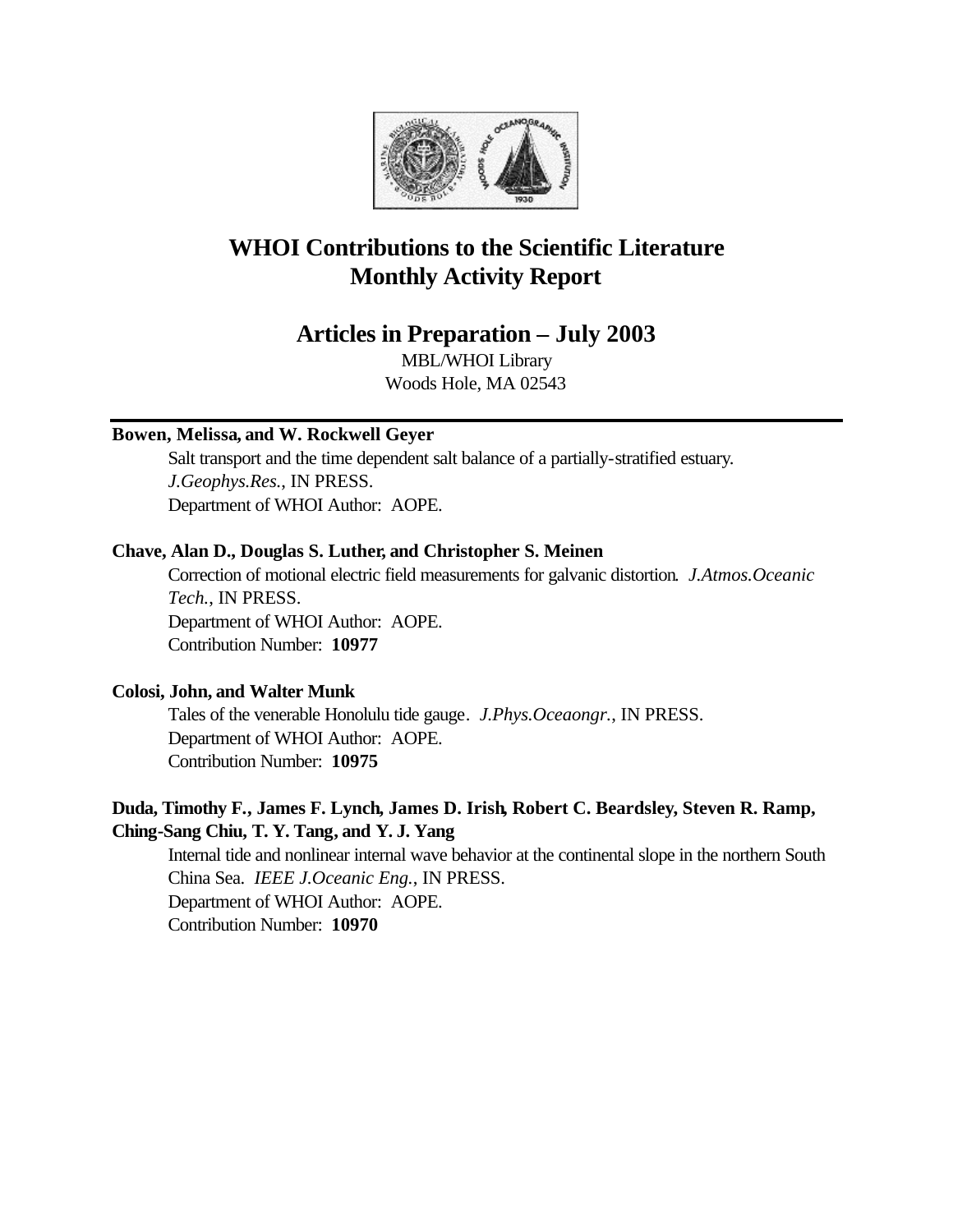#### **Jakuba, M. V., and D. R. Yoerger**

High resolution multibeam sonar mapping with the Autonomous Benthic Explorer (ABE). In: *13th International Symposium on Unmanned Untethered Submersible Technology (UUST), New England Center, Durham, New Hampshire, USA, August 24-27, 2003*, IN PRESS. Department of WHOI Author: AOPE. Contribution Number: **10979**

#### **Kaplan, Ilene M., and Bonnie J. McCay**

Cooperative research and the social dimension of fisheries science and management. *Mar.Policy*, IN PRESS. Department of WHOI Author: MPC. Contribution Number: **10967**

#### **Kaplan, Ilene M., and Vishwanie Maharaj**

Ecosystem based fisheries management and the human dimension. *Soc.Nat.Resour.*, IN PRESS.

Department of WHOI Author: MPC. Contribution Number: **10971**

### **Katsman, Caroline A., Michael A. Spall, and Robert S. Pickart**

Boundary current eddies and their role in the restatification of the Labrador Sea. *J.Phys.Oceanogr.*, IN PRESS. Department of WHOI Author: PO. Contribution Number: **10963**

#### **Legg, Sonya**

A simple criterion to determine the transition from a localized convection to a distributed convection regime. *J.Phys.Oceanogr.*, IN PRESS. Department of WHOI Author: PO. Contribution Number: **10981**

#### **Neubert, Michael G.**

Marine reserves and optimal harvesting. *Ecol.Lett.*, IN PRESS. Department of WHOI Author: BIO. Contribution Number: **10969**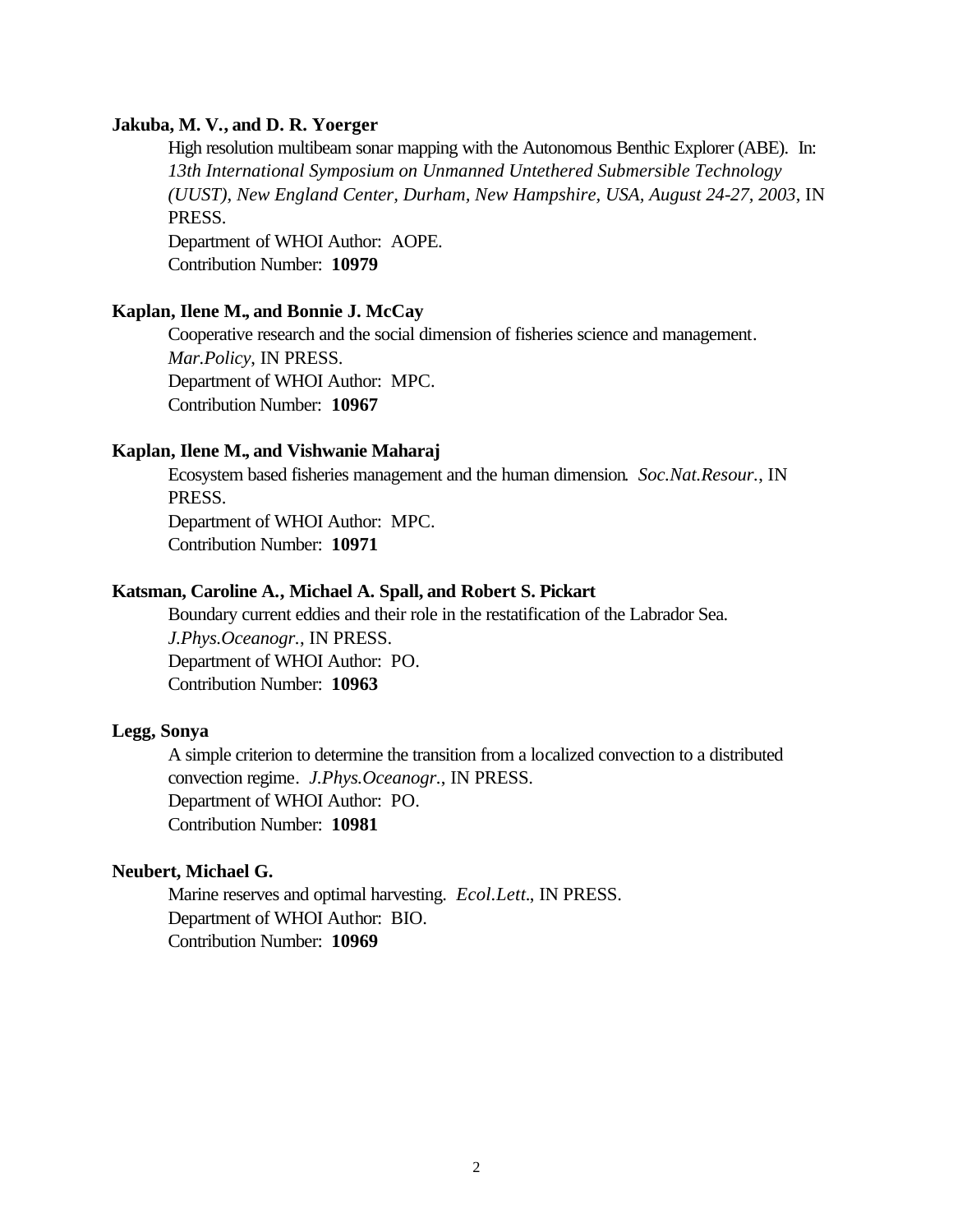#### **Poroy, O., M. Edelhouser, and R. Stokey**

RD instruments' new 2-D high frequency phased array technology on the REMUS UUV. In: *13th International Symposium on Unmanned Untethered Submersible Technology (UUST), New England Center, Durham, New Hampshire, USA, August 24-27, 2003*, IN PRESS. Department of WHOI Author: AOPE.

#### **Proshutinsky, A., I. M. Ashik, E. N. Dvorkin, S. Hakkinen, R. Krishfield, and W. R. Peltier**

Secular sea level change in the Russian sector of the Arctic Ocean. *J.Geophys.Res.*, IN PRESS.

Department of WHOI Author: PO. Contribution Number: **10976**

#### **Shearman, R. Kipp, and Steven J. Lentz**

Observations of tidal variablity on the New England shelf. *J.Geophys.Res.*, IN PRESS. Department of WHOI Author: PO. Contribution Number: **10966**

#### **Stanton, Timothy K., Dezhang Chu, and D. Ben Reeder**

Non-rayleigh acoustic scattering characteristics of individual fish and zooplankton. *IEEE J.Oceanic Eng.*, IN PRESS. Department of WHOI Author: AOPE. Contribution Number: **10968**

#### **Steele, John H., and Andrew R. Beet**

Marine protected areas in "non-linear" ecosystems. *Biol.Lett.*, IN PRESS. Department of WHOI Author: MPC. Contribution Number: **10965**

## **Steiner, N., G. Holloway, R. Gerdes, S. Hakkinen, D. Holland, M. Karcher, F. Kauker, W. Maslowski, A. Proshutinsky, M. Steele, and J. Zhang**

Comparing modeled stream function, heat and freshwater content in the Arctic Ocean. *Ocean Model.*, IN PRESS. Department of WHOI Author: PO. Contribution Number: **10978**

#### **Whitehead, J. A., Lianke A. te Raa, and Keith Bradley**

Laboratory observations of distinct flow states and oscillations in salt-layered convection. *J.Phys.Oceanogr.*, IN PRESS. Department of WHOI Author: PO. Contribution Number: **10962**